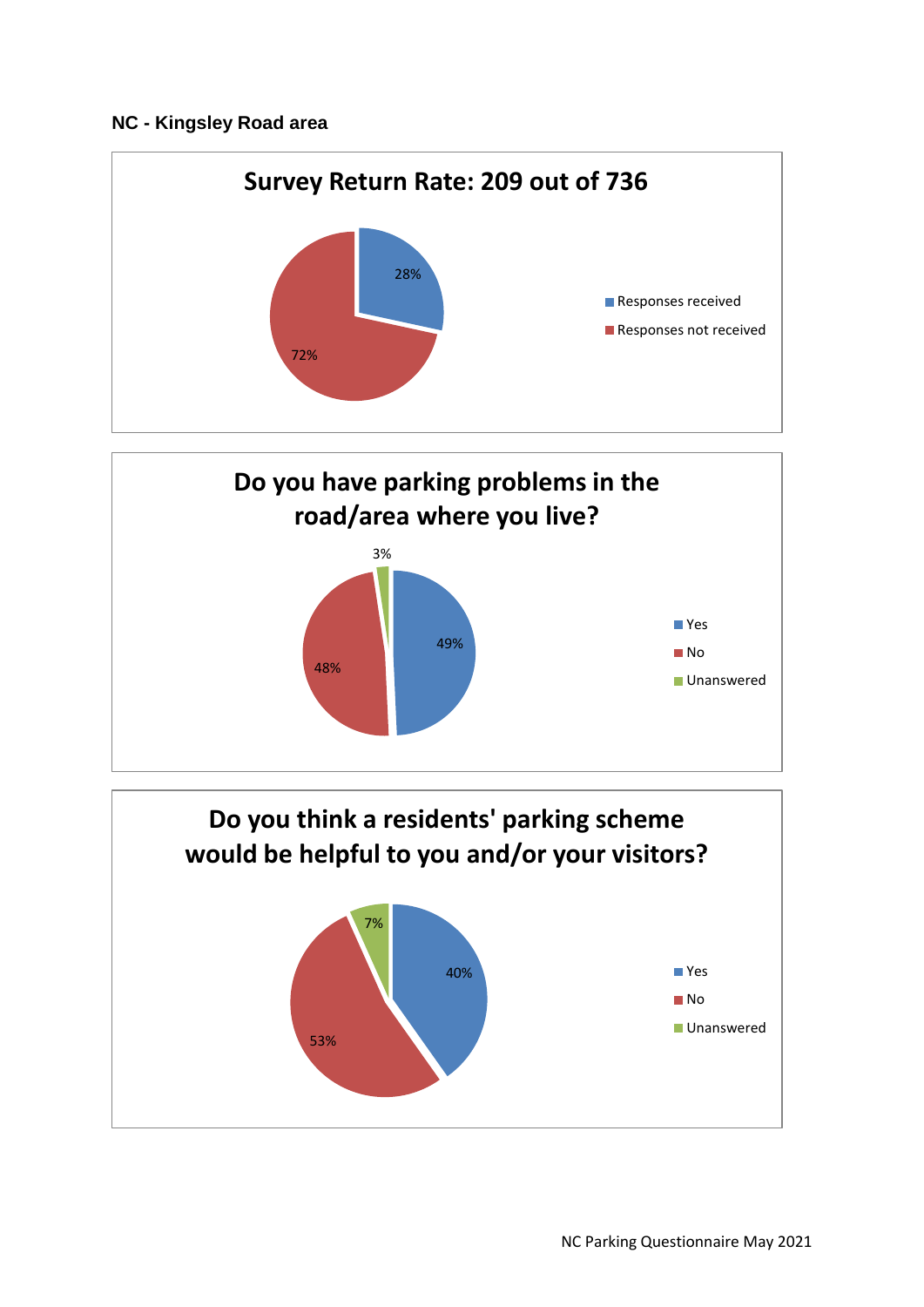



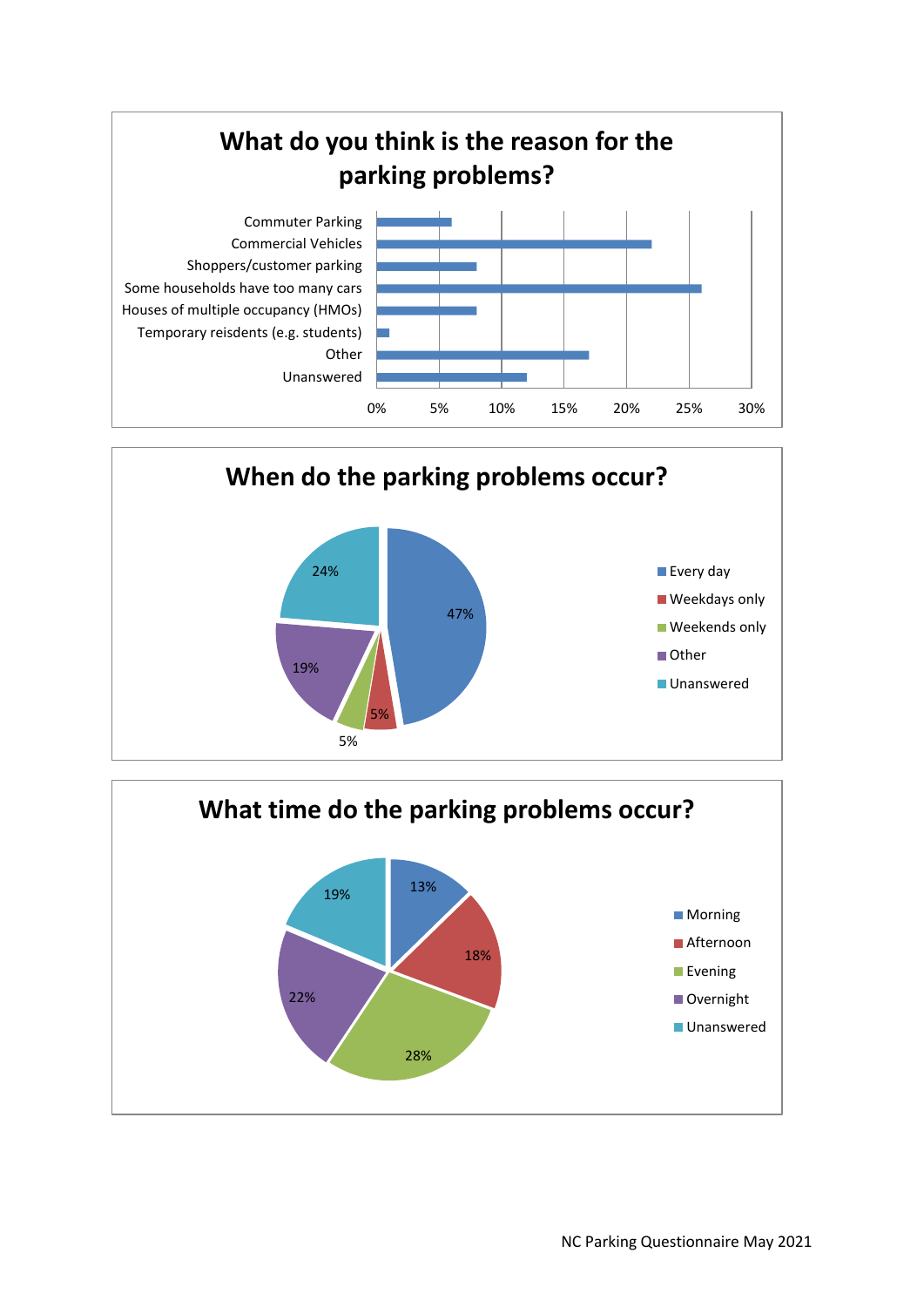## **Equalities questions**





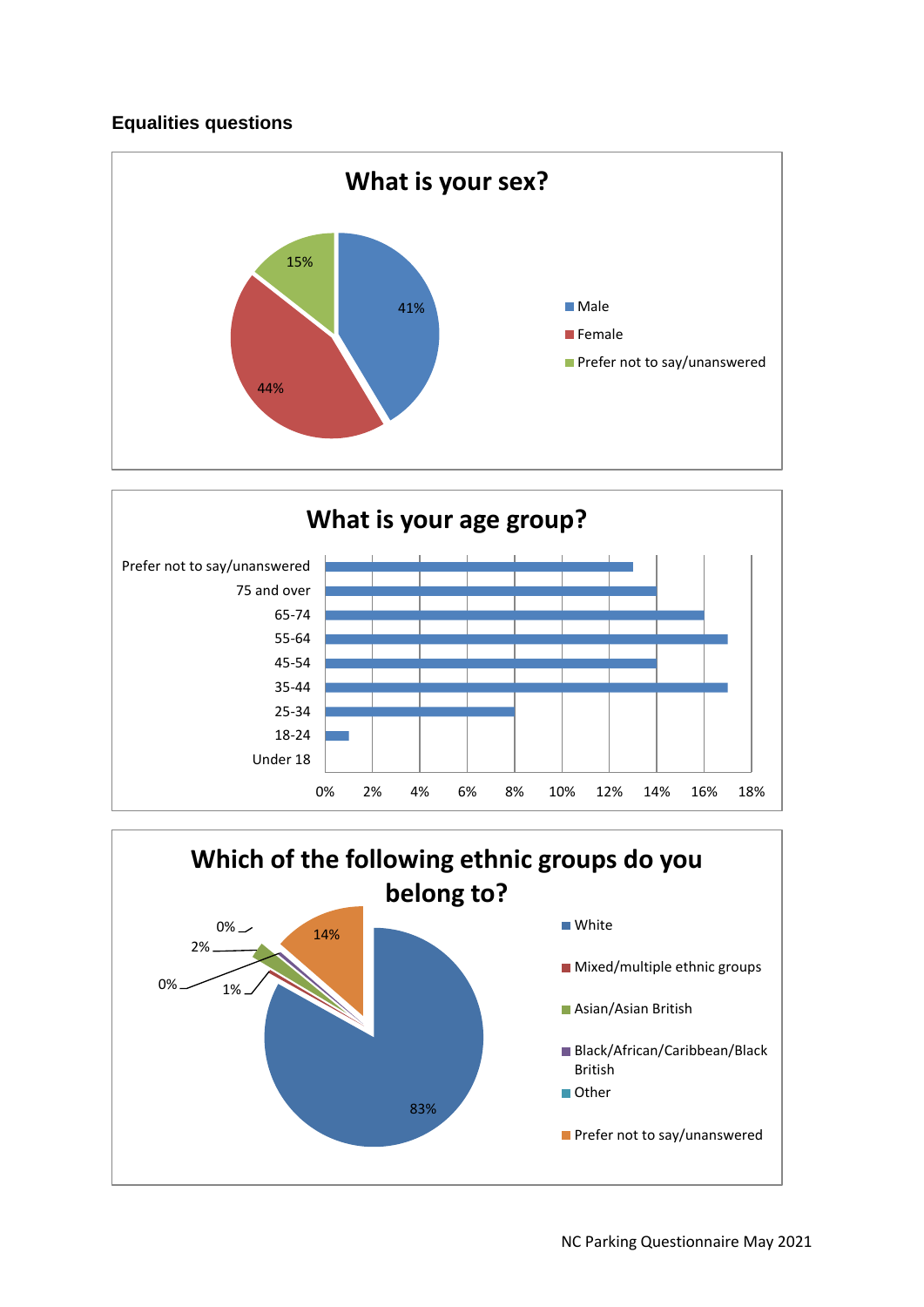



| <b>Road Name</b>          | For            | <b>Against</b> | <b>Undecided</b> | No. of<br>surveys<br>received | No. of<br>properties<br>surveyed |
|---------------------------|----------------|----------------|------------------|-------------------------------|----------------------------------|
| <b>Berney Road</b>        | 5              | 5              | 0                | 10                            | 24                               |
| Dunbar Road               | 18             | 11             | 3                | 32                            | 113                              |
| Eastney Road (part)       | 1              | $\overline{2}$ |                  | 4                             | 32                               |
| Glasgow Road              | 12             | 10             | 0                | 22                            | 93                               |
| Godiva Lawn               | $\overline{2}$ | 3              | 0                | 5                             | 13                               |
| <b>Gurney Road</b>        | 3              | 4              | 0                | 7                             | 20                               |
| <b>Hester Road</b>        | 3              | 2              | 0                | 5                             | 21                               |
| Ironbridge Lane<br>(part) | 0              |                | ი                |                               | 5                                |
| <b>Kingsley Road</b>      | 24             | 32             |                  | 57                            | 167                              |
| Lightfoot Lawn            | 1              | 3              | $\overline{2}$   | 6                             | 19                               |
| Maurice Road              | 4              | 6              |                  | 11                            | 32                               |
| Melrose Close             | 1              | 11             |                  | 13                            | 34                               |
| Old Canal                 | 1              |                |                  | 3                             | 35                               |